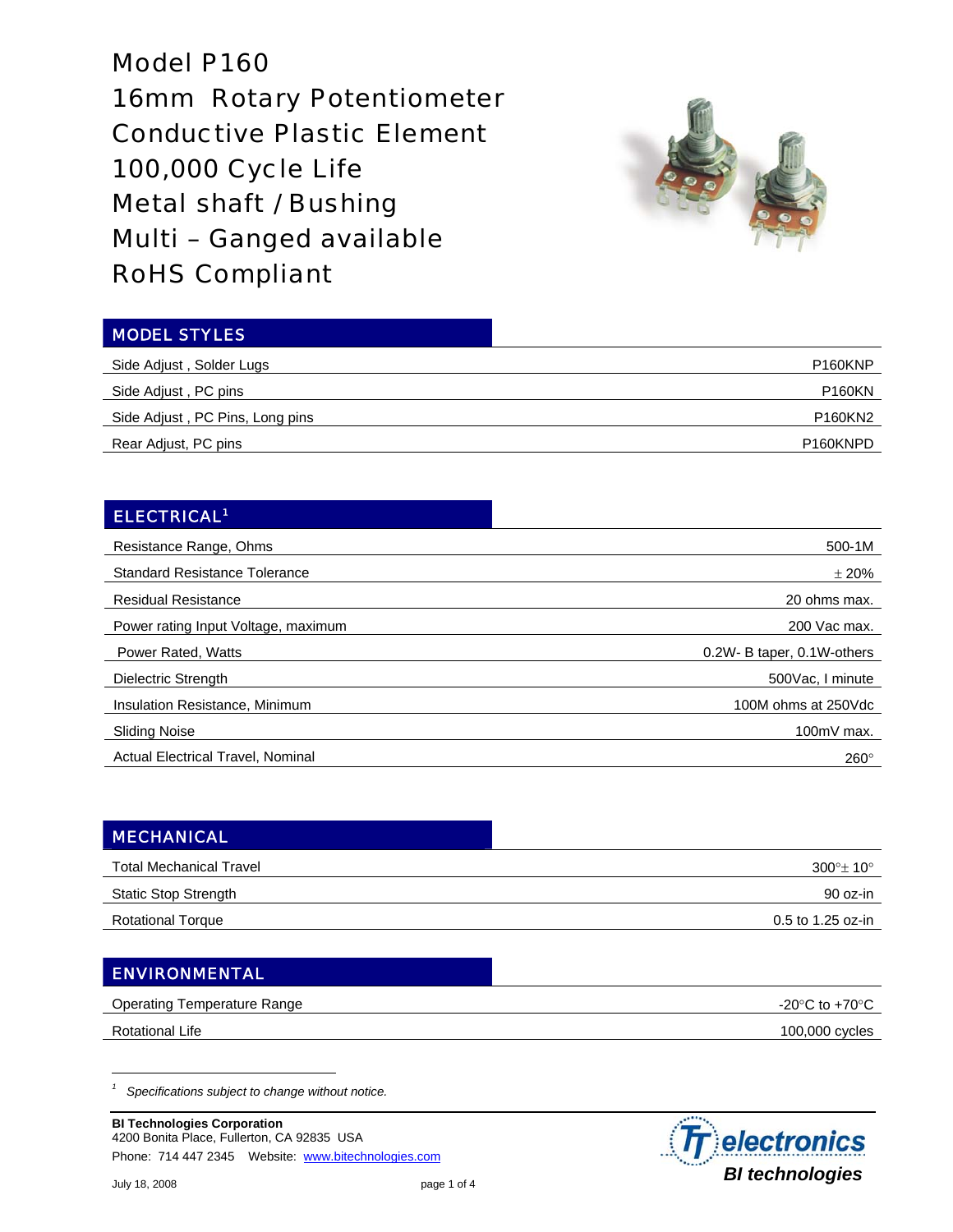# Model P160

## ORDERING INFORMATION2



### **Shaft Types**



### **Shaft Position** (F-Type Shaft)

Dashed lines on Type "C" and Type "A" shows position of adjustment slot for E-Type and Q-Type shafts



| <b>STANDARD RESISTANCE VALUES, OHMS</b> |  |    |  |     |     |     |      |      |      |      |  |
|-----------------------------------------|--|----|--|-----|-----|-----|------|------|------|------|--|
| 500                                     |  | 2k |  | '0K | 20K | 50K | 100K | 200k | 500k | 1MEG |  |

## CIRCUIT DIAGRAM

 $(S)$   $\circ$  $(CCW)$   $\circ$  $\sim$  (CW)

**BI Technologies Corporation**  4200 Bonita Place, Fullerton, CA 92835 USA Phone: 714 447 2345 Website: www.bitechnologies.com

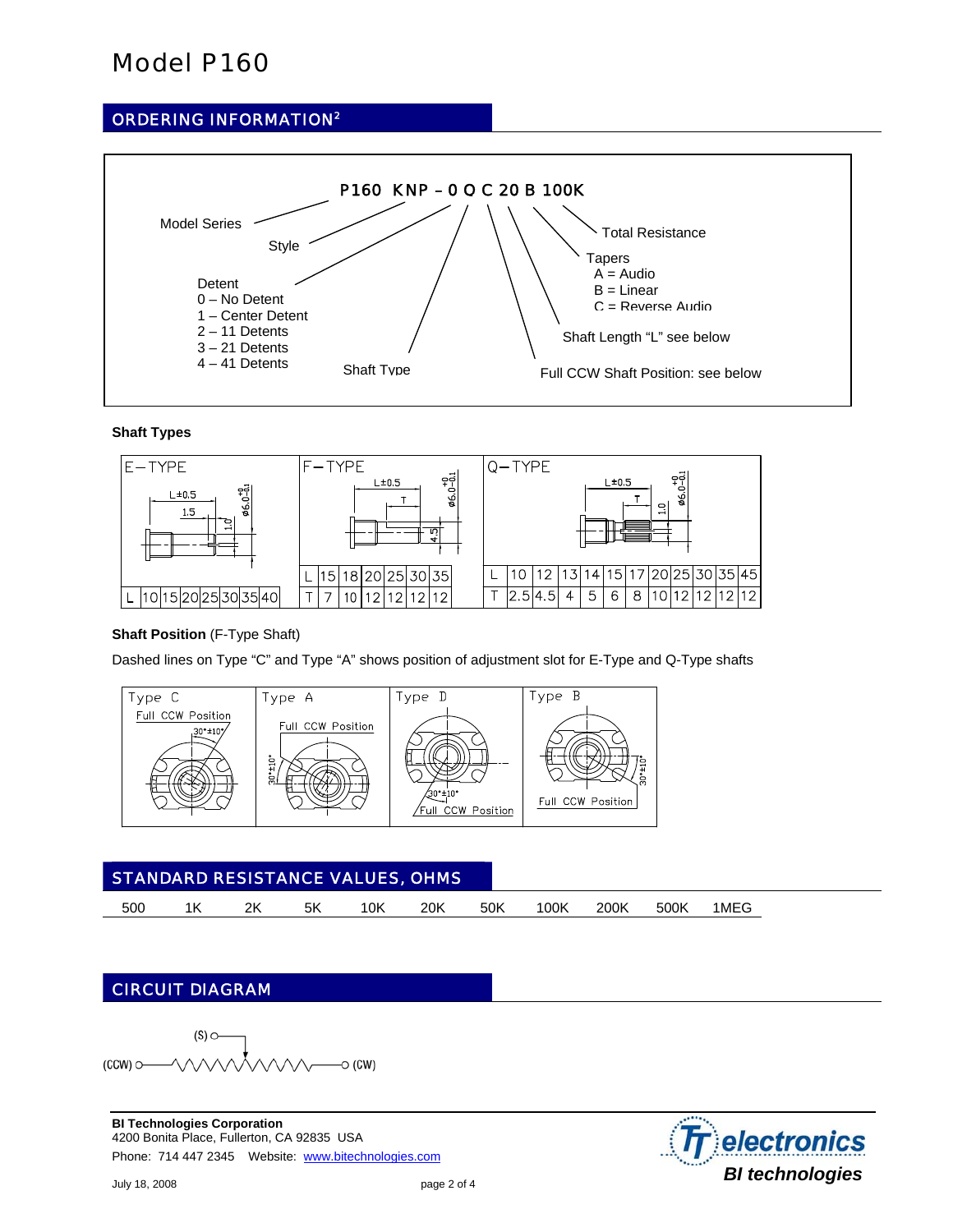## Model P160

### OUTLINE DRAWING

### **Model P160KNP (Side Adjust , Solder Lugs)**



#### **Model P160KN (Side Adjust , PC pins)**



*2 Contact our customer service for custom designs and features.* 

**BI Technologies Corporation**  4200 Bonita Place, Fullerton, CA 92835 USA Phone: 714 447 2345 Website: www.bitechnologies.com

 $\overline{a}$